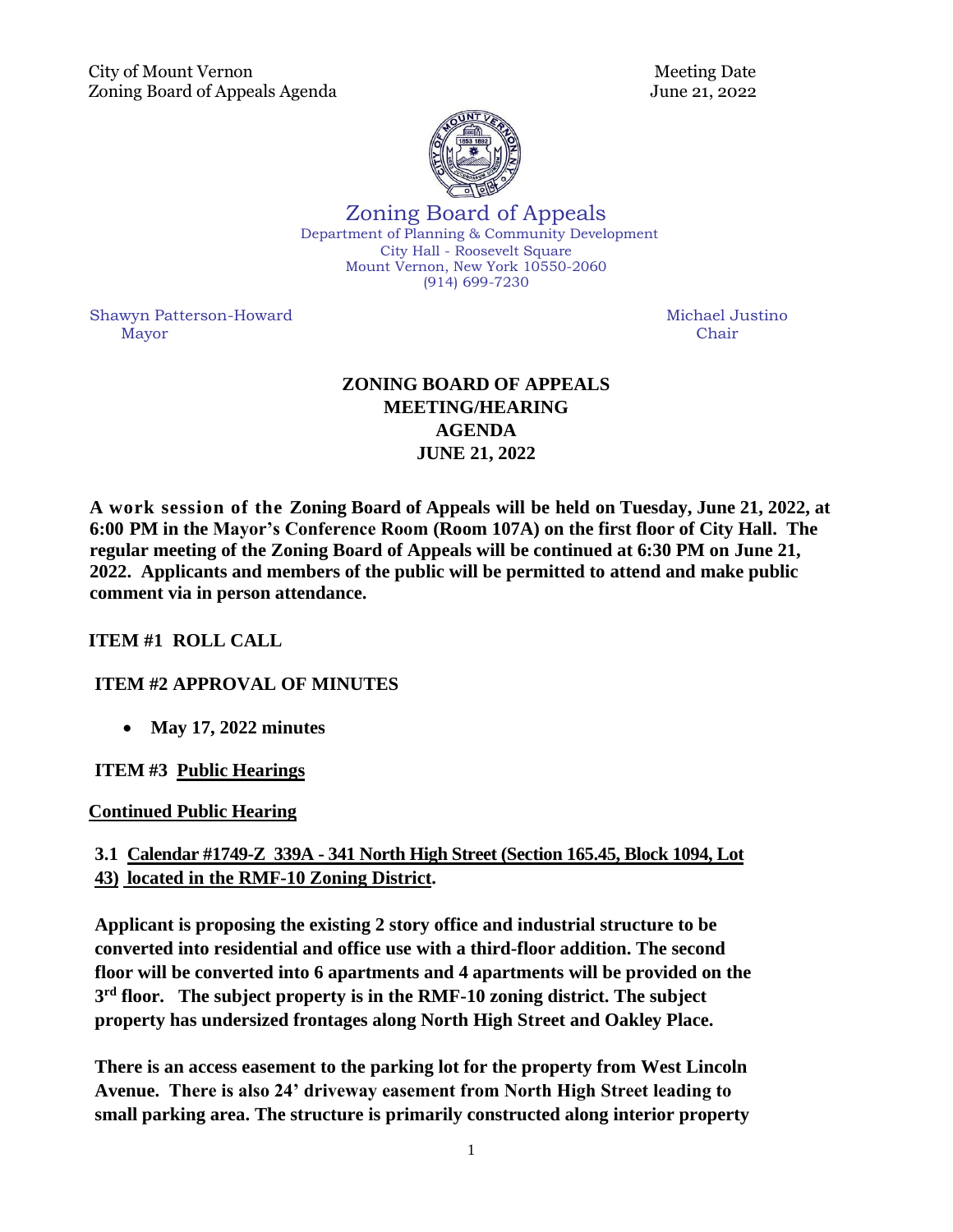**lines. The existing parking is 9 spaces with 7 spaces off Oakley Place and three spaces provided off of North High Street. This is an existing non-conformity with no change in the degree of non-conformity. The previous use required 25 spaces and the proposed use does not increase the required parking.** 

**Since the May meeting, the Planning Department has not received any information from residents regarding deeds or other information on easements. There have not been additional plans or other materials provided by the applicant.** 

**The Applicant is requesting several area variances under the following section of the Zoning Code:**

- **lot coverage: 50.9% - required 40%**
- **impervious surface: 100% - required 10%**
- **lot area per dwelling unit: 1,317 sf -required 2,250 sf**
- **front yard setback: 0 ft – required 20 ft.**
- **side yard setback: 0ft – required 15 ft**
- **Rear yard setback: 0 ft – required 20 ft**

**Applicant's Attorney, Mr. Jack Addesso, addressed the specific criteria for the requested area variances in the ZBA application.** 

**SEQRA Determination: The ZBA confirmed that the proposed action was a Type II action at their May meeting.** 

## **Continued Public Hearing**

## **3.2 Calendar #1764-Z 219 Tecumseh Avenue (Section 165.82, Block 4041, Lot 19) located in the R2-4.5 Zoning District.**

**Applicant is applying for three area variances in order to subdivide the subject property into two lots. The subject property consists of 8,000-sf (80' x 100') which is proposed to be subdivided into two 40' x 100' lots. Lot 19A is occupied by an existing residence at 219 Tecumseh Avenue. The existing 2,006-sf residence was built in 1903. Lot 19B will be vacant and used for the development of a new twofamily residence. The subject property is an interior lot in the two-family R2-4.5 zone. It is on the east side of Tecumseh Avenue located between East Fourth Street and Beekman Avenue. Lot 19B has a significant tree (larger than 8" (DBH) in the middle of the parcel. The existing residence on Lot 19 does not indicate any offstreet parking. It should be noted that the remaining lots on Tecumseh all have driveways to accommodate off-street parking.**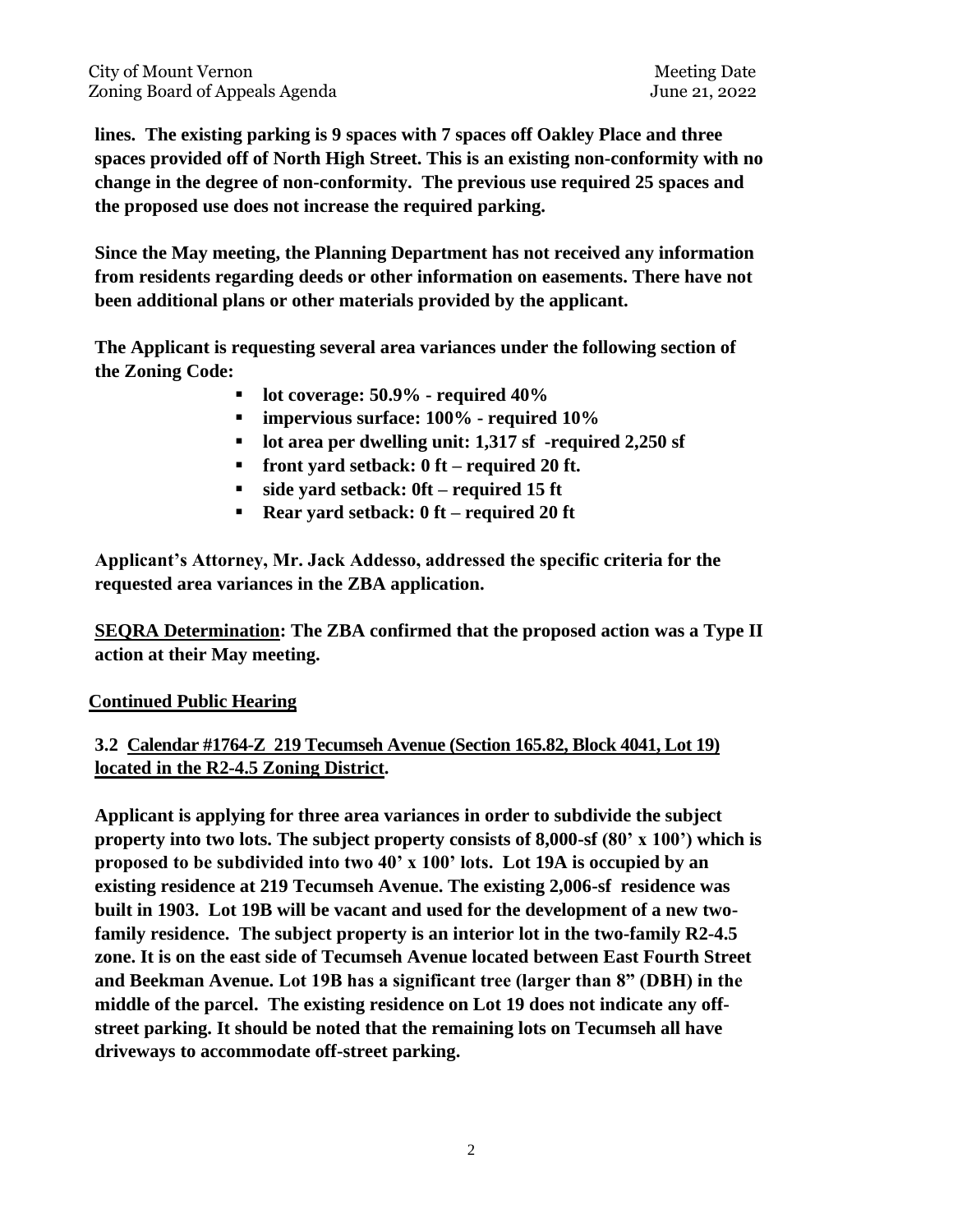**Applicant had indicated that he would be providing additional plans regarding parking.** 

#### **Review of widths/frontages for lots along Tecumseh Avenue**

**This review was conducted by staff of the Planning Department. On the east side of Tecumseh Avenue, the two adjacent properties to the north of the subject property and the five properties to the south all have a 40' lot width and frontage. This represents 88% or seven lots out of the eight interior lots on the east side of Tecumseh Avenue. The remaining lot has 65' frontage. On the west side of Tecumseh, there are eight interior lots with four lots having 40' frontage or 50% of the interior lots. There is one lot at 224 Tecumseh opposite the vacant portion of the subject property which has a double lot with 100' frontage. The remaining three lots on the west side have frontages of 50', 60' and 64'.** 

#### **Area Variances**

**Applicant is requesting the following area variances:**

- *1) Lot Width and Frontage of 40'-0" where minimum of 50' is required*
- *2) Lot Area of 4,000 S.F. where 4,500 S.F. is required*
- *3) Lot Area per dwelling unit of 2,000 S.F where Lot Area per Dwelling Unit of 2,250 S.F. is required*

**Applicant has addressed the specific criteria for the area variance in the application.** 

**SEQRA – The ZBA confirmed that the proposed action was a Type II action at their May meeting.** 

## **New Public Hearing**

## **3.3 Calendar 1766-Z 113 Franklin Avenue (Section 165.71, Block 3160, Lot 12) in the RMF-6.75 Residential District.**

**Applicant is URSA Industries LLC c/o Garth Yetman. Mr. Shahin Badaly, PE is representing the applicant. The subject property is 26,514 sf and is occupied by an older, large building and accessory structure. The residence is in dilapidated condition. The property is a corner lot at the intersection of Franklin Avenue and Adams Street. The applicant is applying for area variances to subdivide the subject property into three lots along Franklin Avenue and two lots along Adams Street. These lots are indicated as Lot 12, 12A, and 12B on Franklin and 12C and 12D on**